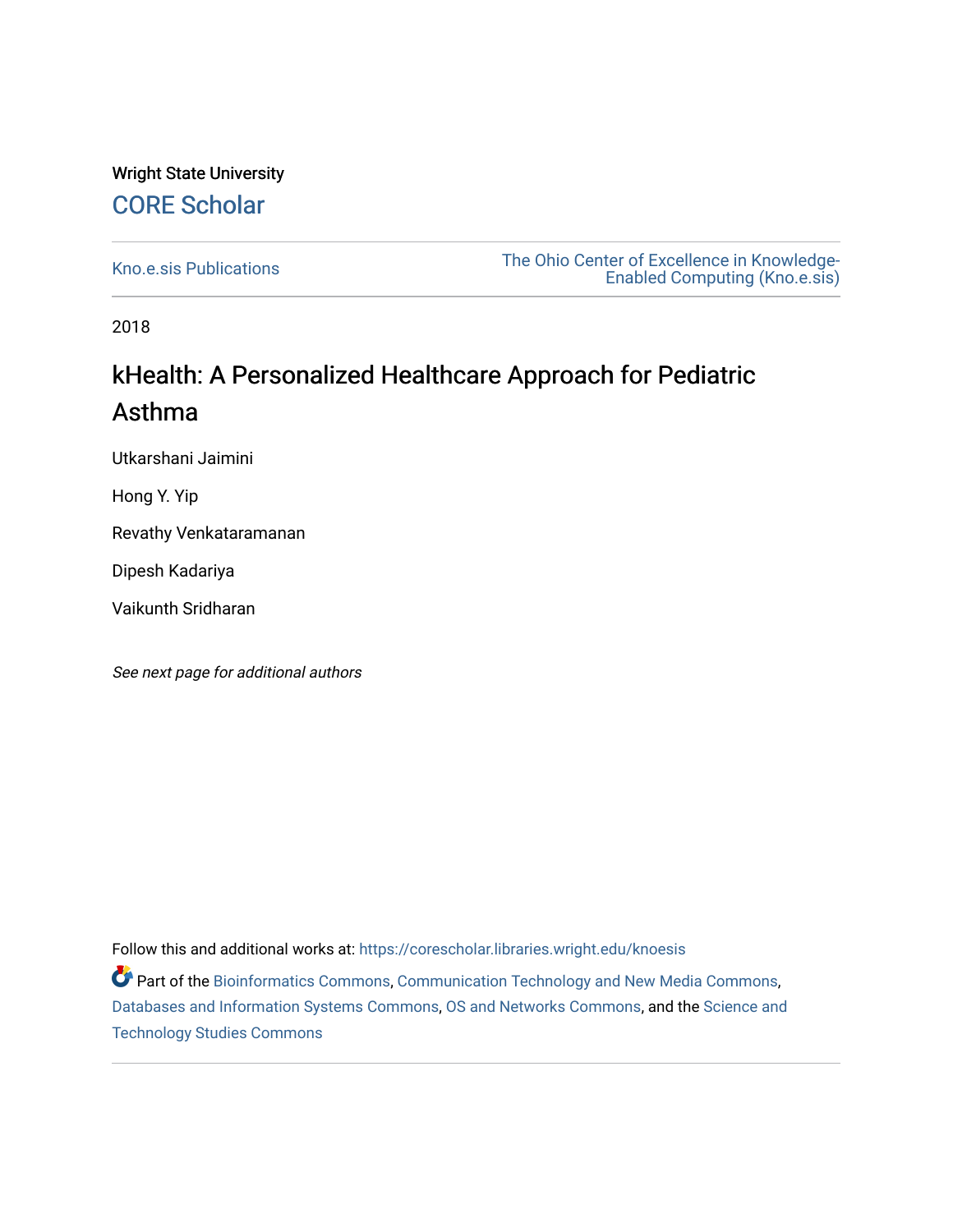#### Authors

Utkarshani Jaimini, Hong Y. Yip, Revathy Venkataramanan, Dipesh Kadariya, Vaikunth Sridharan, Tanvi Banerjee, Krishnaprasad Thirunarayan, Maninder Kalra, and Amit Sheth